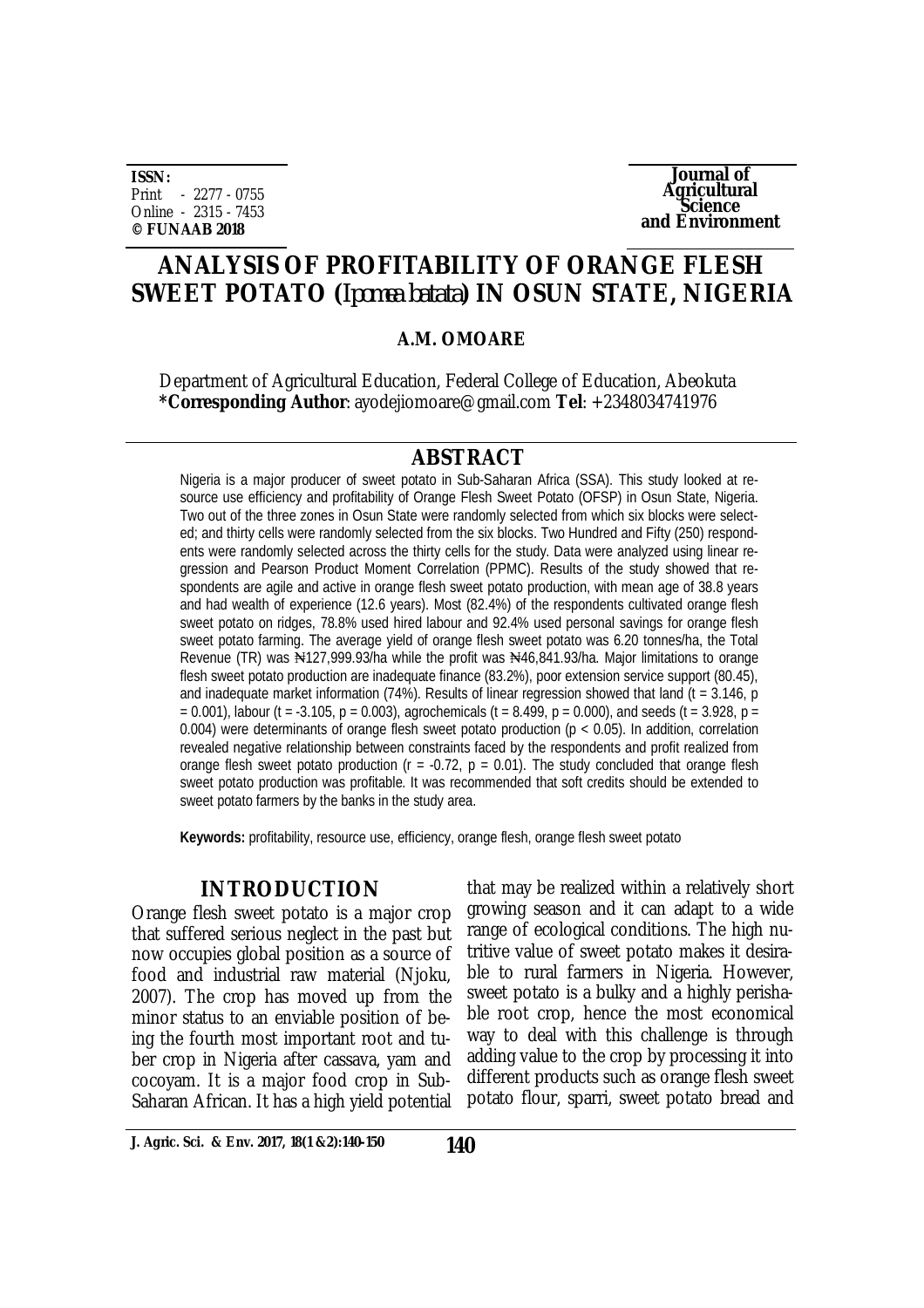#### A.M. OMOARE

sweet potato chips. These products provide a better income to the farmers and increase consumers' consumption and acceptability. Also, it makes its transportation over a long distance easier and also increases the shelf life of the crop. Currently, orange flesh sweet potato is being utilized in various forms in other parts of the world. It can be boiled, fried or roasted. In the semi-arid zone, its flour is popularly used for sweetening local food and beverages (*kunu, burukutu*) while in the urban markets of the humid south, the fried chips are produced and marketed as snacks (Odebode, 2004). The various uses can be adapted in the country to boost production and consumption of the crop (Egeonu, 2004). Sweet potato has a long history targeted at lower and higher income groups and promoted with value addition and brand identification would help break the image of sweet potato as a poor man's food. Sweet potato is marketed both in the rural and urban areas of Nigeria for livelihood sustainability (Ikwelle *et al*., 2001). Intensive production of sweet potato demands high levels of investment in agricultural inputs such as seed, chemical fertilizers and pesticides (Fuglie, 2003). In addition, farmers of developing nations have high transaction and financial costs to buy inputs and services as well as to store and market their products. Moreover subsidies to agriculture, a common practice in developed countries, are rarely seen in the developing world (Ezeta, 2002). High production costs and low productivity per unit of surface area result in extremely high cost per unit of product and lower profit which is the main reason of the low competitive capacity of farmers in developing countries (Ezeta, 2002). Orange flesh sweet potato farmers particularly subsistence farmers are vulnerable to price risk and frequently are forced to minimize costs by reducing inputs

which in turn affects yields and income of the farmers.

It is in view of this background that this study becomes necessary to analyze profitability and resource use efficiency in orange flesh sweet potato (OFSP) in Osun State, Nigeria.

## *Specific objectives are to:*

- i. describe the socio-economic characteristics of the respondents in the study area
- ii. identify resource use in the production of orange flesh sweet potato in the study area
- iii. estimate the profit realized from processed orange flesh sweet potato production in the study area
- iv. identify the constraints militating against orange flesh sweet potato production in the study area

## **Hypotheses of the Study**

- $H_{01}$ : There is no significant relationship between resource-use and profit realized from orange flesh sweet potato production
- $H_{02}$ : There are no significant relationship between constraints faced by the respondents and profit realized from orange flesh sweet potato production

## **RESEARCH METHODOLOGY** *Osun State, the study area*

Osun State was carved out of Oyo State on the 27th of August 1991. It lies between Latitude 4o30'E and Longitude 7o30'N. The population of Osun State is estimated at 3.4 million (NPC, 2006). Osun State is bounded in the West by Oyo State, in the South by Ogun State, in the North by Kwara State and in the East by Ondo and Ekiti States of Nigeria as indicated in Figure 1. The state occupies a land mass of approximately 8,602km2.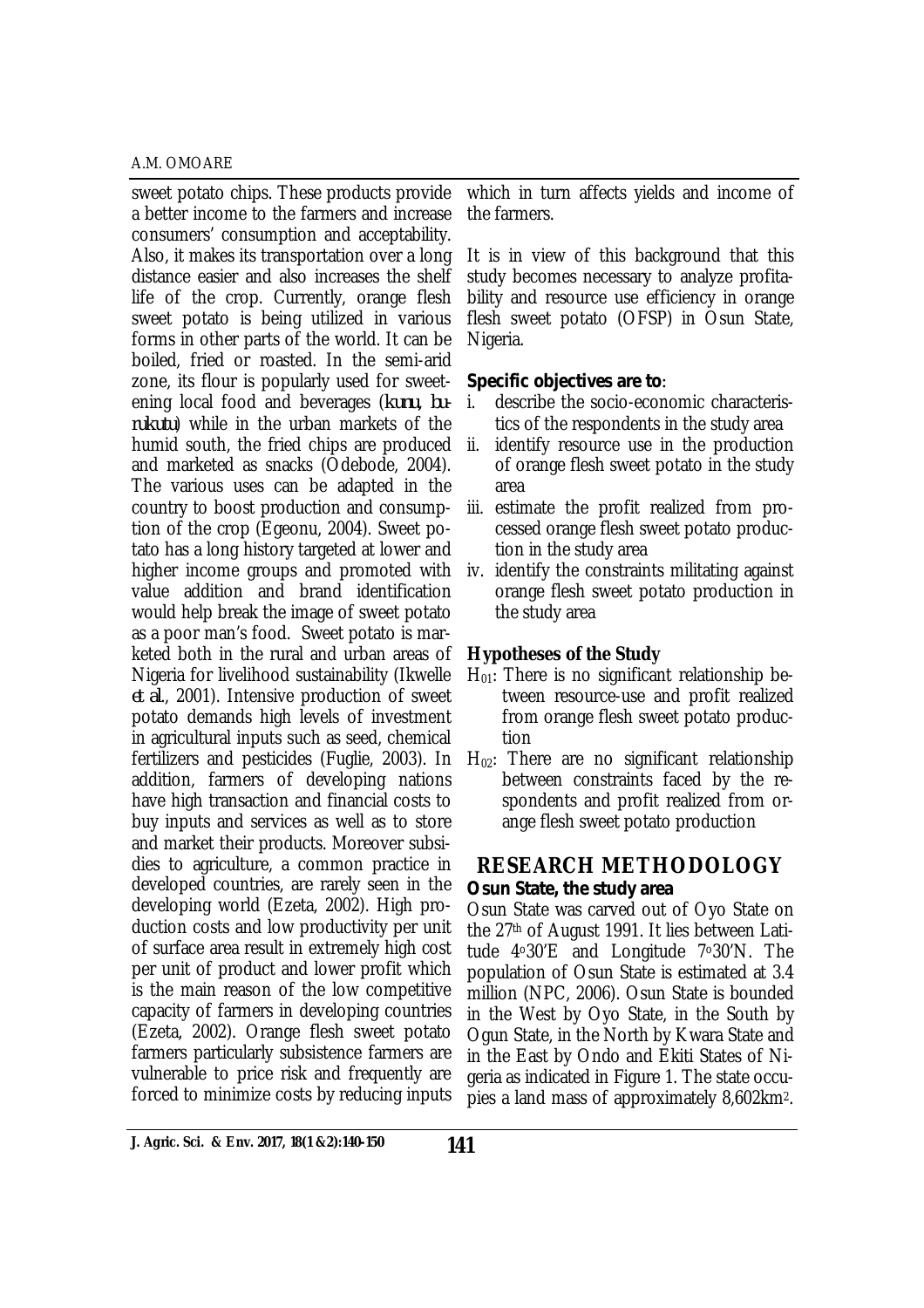#### ANALYSIS OF PROFITABILITY OF ORANGE FLESH SWEET POTATO...

The major ethnic group in Osun State is the Yorubas with sub-ethnic groups such as Ife, Ijesha, Oyo, Ibolo and Igbomina. The State is divided into 30 Local Government Areas (LGAs). There are three agricultural zones (Iwo, Osogbo, and Ife/Ijesha). For ease of extension administration by Osun State Agricultural Development Programme (OSSADEP) which is the agency responsible for agricultural extension activities in the State, the zones are further sub-divided into 30 blocks and 248 cells. The study area has a bimodal rainfall pattern which reaches its peak in July and September; it comprises mostly agrarian communities which engage

in farming activities including the production of both cash crop and food crops in order to meet the livelihood needs of the farmers in addition to being a foreign exchange earner. It is also a very important source of raw materials for some industries in the State. The State is blessed with mineral resources such as gold, clay, limestone and granite. Crops grown in Osun State include yam, sweet potato, maize, cassava, cocoyam and cowpea. The cash crops include tobacco and palm produce. The artisans make hand woven textiles, tie and dye clothes, leather work, calabash carving and mat weaving.



**Figure 1: Map of Osun State showing the study area**

#### *Sampling procedure and sample size for the study*

Multistage sampling procedure was used in the selection of respondents for this study. The first stage involved random selection of two zones from the three zones in Osun State, that is, Osogbo and Ife/Ijesa. There is evidence of orange flesh sweet potato

production in the selected communities. In second stage, three blocks were randomly selected from the zones making six blocks. The third stage involved the selection of thirty cells from the six blocks. The final stage involved the selection of 10% of the registered orange flesh sweet potato farmers from the chosen cells. A total of 250 re-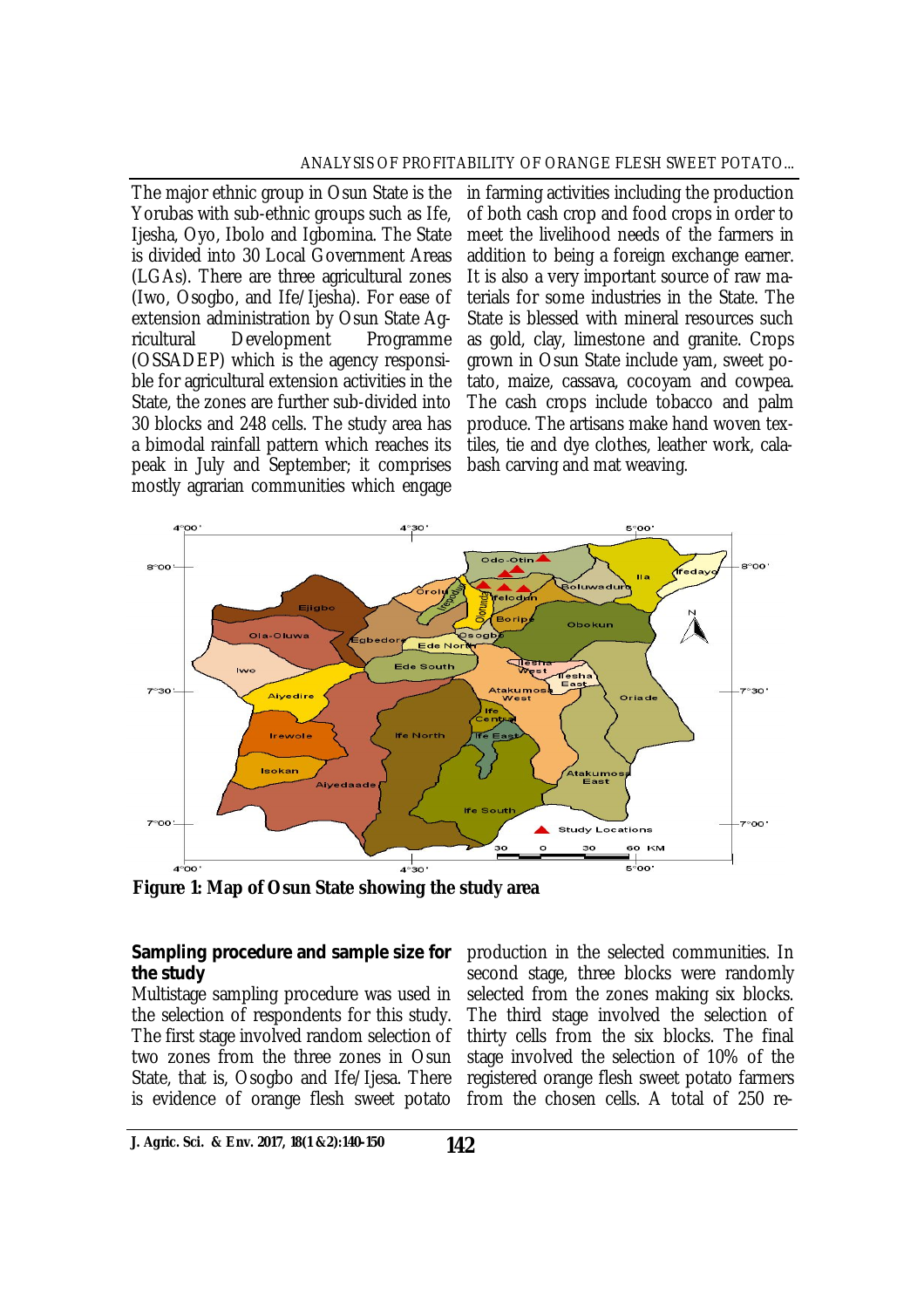#### A.M. OMOARE

spondents were interviewed for this study.

## *Validity and reliability of the instrument for Data collection*

Data for this study were collected with the aid of interview guide using face to face interview methods. The instrument was subjected to face validity involving assessment by the experts in Agricultural Extension and Rural Development, their criticisms and suggestions were positively utilized for a more valid instrument. The reliability test for the instrument was conducted using test re-test method at interval of two weeks for twenty orange flesh sweet potato farmers who were not included in the actual study sample. Scores were assigned to the responses of the selected respondents. Pearson Product Moment Correlation (PPMC) was used to estimate reliability coefficient. The instrument was considered reliable with a reliability coefficient of 0.76.

experience were measured at interval level while sex, educational level and marital status were measured at nominal level. Profit was estimated in naira at ratio level. Constraints to orange flesh sweet potato production were measured as Very serious (3), Moderately serious (2) and Not serious (1).

## *Method of Data analysis*

Thus the explicit model is:

Data collected were subjected to descriptive statistics such as frequency distribution, percentages and mean were used for objectives of this study. PPMC and linear regression analysis were used to test the hypotheses of this study. Koutsoyiannis (2001) stated that primary objective of regression analysis is to determine the various factors which cause variations of the dependent variable. It was assumed that Profit Y, is a function of costs of land preparation, labour, credit, fertilizer, seeds and agrochemicals (Tijani, 2006; Onoja and Achike, 2008).

## *Measurement of Variables*

Age, household size, farm size and farming

Profit:  $Y = \alpha + b_1X_1 + b_2X_2 + b_3X_3 + b_4X_4 + \ldots + b_nX_n + \text{ei}$ 

Where;

- Y = Profit (Naira/ha);
- $X_1$  = Land preparation (Naira);
- $X_2 =$  Labour (manday);
- $X_3$  = Fertilizer (Naira/kg/ha);
- $X_4$  = Agrochemicals (Naira/litre/ha);
- $X_5$  = Seeds (Naira/ha);
- $X_6$  = Credit (Naira/ha)
- $\alpha$  = Constant; and
- $e = error term$

## **RESULTS AND DISCUSSION** *Personal characteristics of the*

## *respondents*

The results showed that 72.8% of the respondents were between 31 - 50 years of age while 6.4% were older than 51 years.

The mean age of the respondents was 38.8 years. The respondents were agile and active in orange flesh sweet potato production. About 71.2% of the respondents were males while 28.8% were females which reveal the dominance of males in orange flesh sweet potato production. This is due to tedious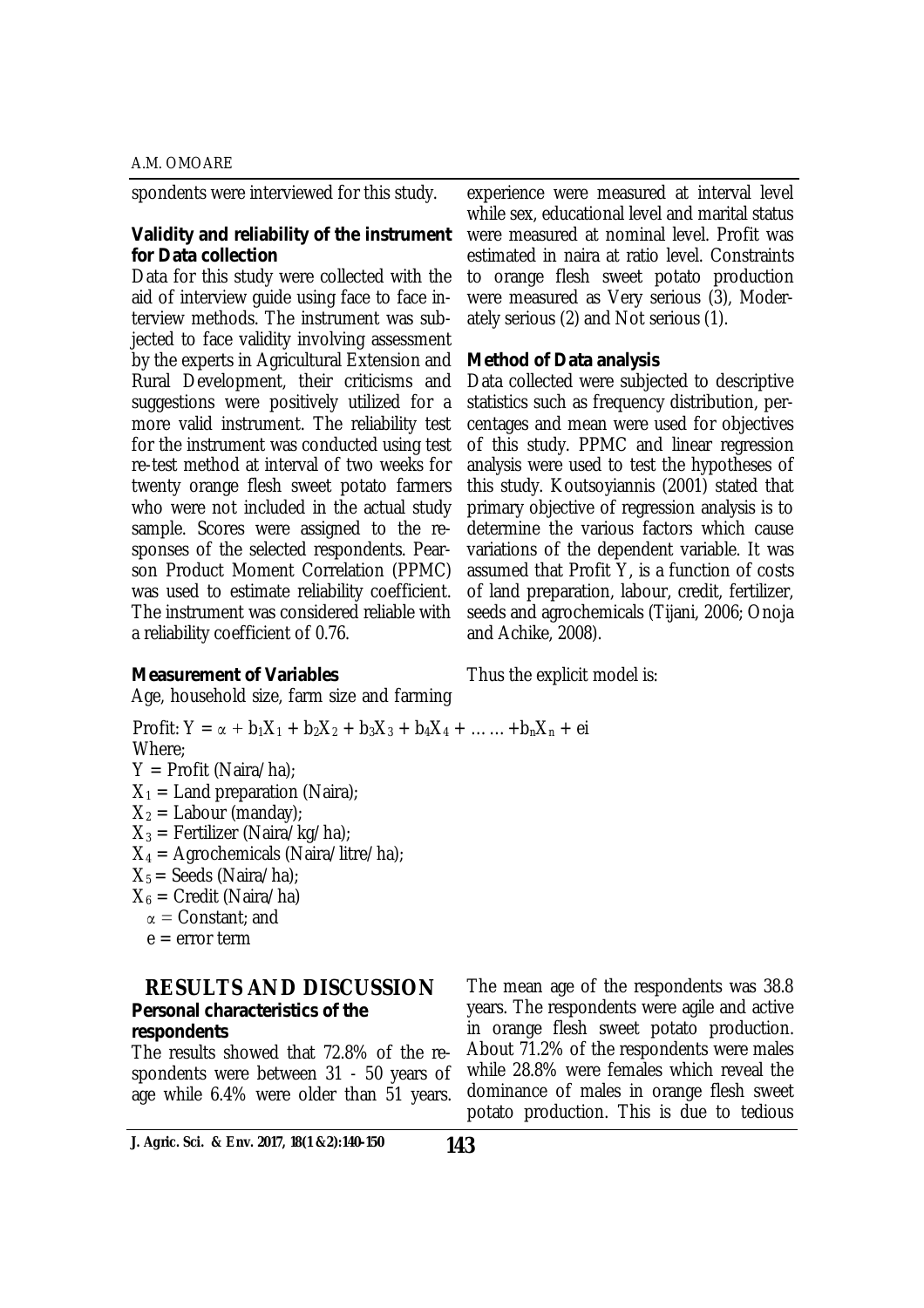#### ANALYSIS OF PROFITABILITY OF ORANGE FLESH SWEET POTATO...

nature of farming activities in Nigeria. Oyediran *et al*. (2017) reported similar findings in a study conducted in Katsina State, Nigeria that farming is tedious and energy demanding. Majority (79.20%) of the respondents were married while 12.8% were single. Results also showed that 44.0% of the respondents had primary education, 38.4% had secondary education and 25.6% had tertiary education. This is an indication that orange flesh sweet potato farmers were literate and could easily adopt innovation and improved farming practices. It was also found that 50.4% of the respondents had less than five people in their household while 29.6% had 6 - 10 people. The average household size was six people. Respondents had relatively large household size. The

large household size would be an opportunity for sweet potato farmers in term of manpower supply especially during the peak of farming season. The cost of hiring labour will also reduce. The results showed that 52% of the respondents had spent 11 - 20 years in sweet potato farming and 9.60% had spent 21 - 30 years. The average experience for sweet potato farming was 12.6 years in the study area. It can be inferred that farmers have spent appreciable number of years in sweet potato production in the study area. Similar report of Fawole (2007) showed that farmers were not new in sweet potato farming in Nigeria. Abiona (2010) opined that years of farming experience usually play a vital role in any farming enterprise.

| <b>Variables</b>                 | Frequency | Percentage | Mean |
|----------------------------------|-----------|------------|------|
| Age (yrs.)                       |           |            |      |
| $\leq 30$                        | 52        | 20.8       | 38.8 |
| $31 - 40$                        | 68        | 27.2       |      |
| $41 - 50$                        | 114       | 45.6       |      |
| $\geq 51$                        | 16        | 6.4        |      |
| <b>Sex</b>                       |           |            |      |
| Male                             | 178       | 71.2       |      |
| Female                           | 72        | 28.8       |      |
| <b>Marital status</b>            |           |            |      |
| Single                           | 32        | 12.8       |      |
| Married                          | 198       | 79.2       |      |
| Separated                        | 20        | 8.0        |      |
| <b>Educational status</b>        |           |            |      |
| Primary education                | 110       | 44.0       |      |
| Secondary education              | 96        | 38.4       |      |
| Tertiary education               | 64        | 25.6       |      |
| <b>Household size</b>            |           |            |      |
| $\leq$ 5                         | 126       | 50.4       | 6.0  |
| $6 - 10$                         | 74        | 29.6       |      |
| $11 - 15$                        | 50        | 20.0       |      |
| <b>Farming Experience (yrs.)</b> |           |            |      |
| $\leq 10$                        | 96        | 38.4       |      |
| $11 - 20$                        | 130       | 52.0       | 12.6 |
| $21 - 30$                        | 24        | 9.6        |      |

**Table 1: Distribution based on Personal characteristics of the respondents (n = 250)**

Source: Field Survey, 2017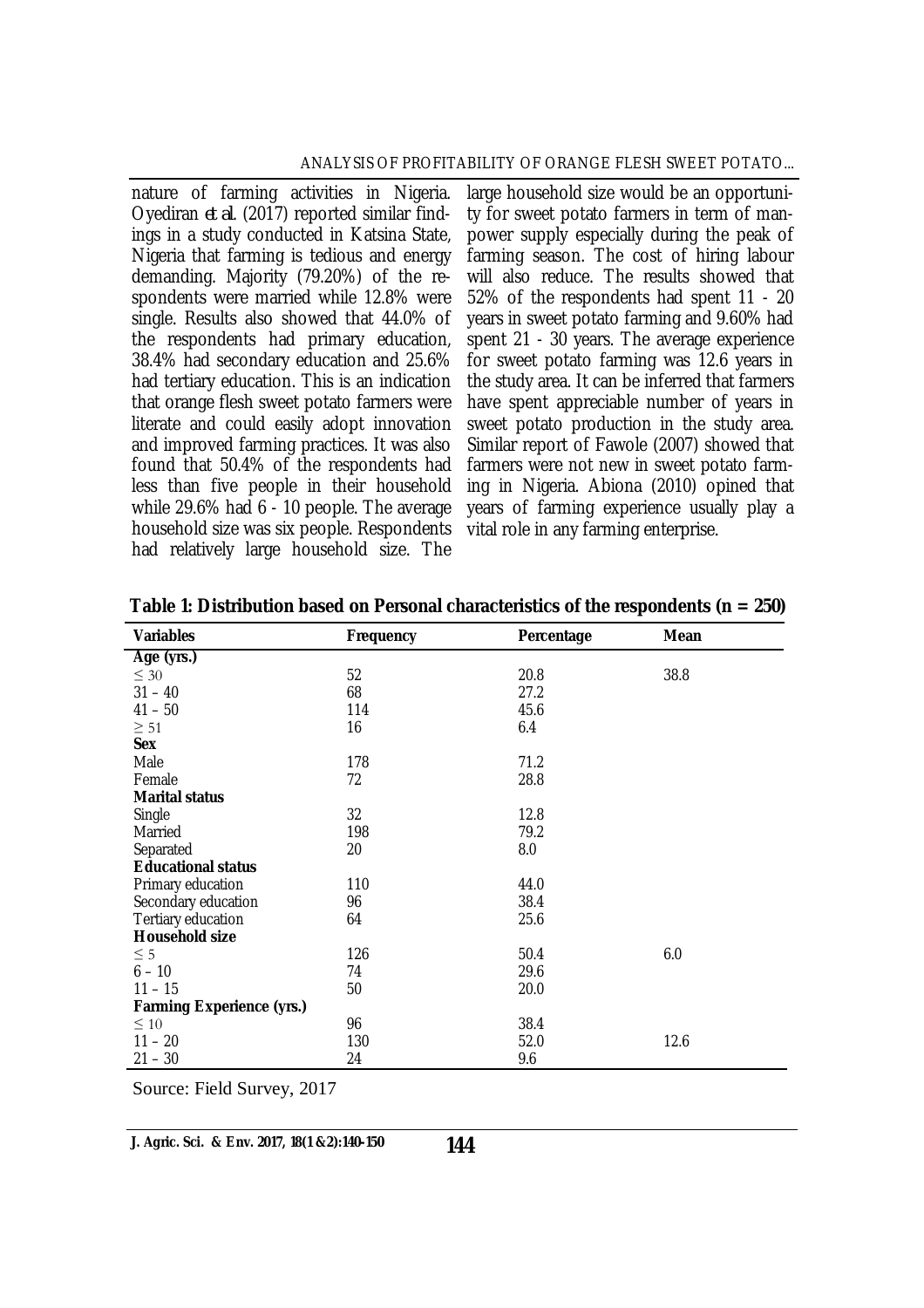### A.M. OMOARE

| <b>Resources used in the production of</b> labour for farm operations when the family |
|---------------------------------------------------------------------------------------|
| labour is not available. The tasks performed                                          |
| by hired labour include weeding (50.4%),                                              |
| harvesting (22%) and post-harvest opera-                                              |
| tions (27.6%). This shows that sweet potato                                           |
| farmers predominantly used hired labour                                               |
| compared to the family labour. Most (92.4%)                                           |
| of the respondents used their personal sav-                                           |
| ings for sweet potato farming and 7.6% got                                            |
| credit from cooperatives to do farming.                                               |
| Sweet potato farmers were however not get-                                            |
| ting credit from the banks. This result cor-                                          |
| roborates previous findings of Oyediran                                               |
| (2013) and Omoare et al. (2015).                                                      |
|                                                                                       |

| <b>Resource use</b>             | Frequency | Percentage (%) |
|---------------------------------|-----------|----------------|
| <b>Land preparation pattern</b> |           |                |
| Ridges                          | 206       | 82.4           |
| <b>Flat surface</b>             | 44        | 17.6           |
| <b>Sources of Labour</b>        |           |                |
| <b>Hired</b>                    | 197       | 78.8           |
| Self/Family                     | 53        | 21.2           |
| <b>Tasks</b>                    |           |                |
| Weeding                         | 126       | 50.4           |
| Harvesting                      | 55        | 22.0           |
| Post-harvest operations         | 69        | 27.6           |
| Sources of capital              |           |                |
| Personal savings                | 231       | 92.4           |
| Cooperatives                    | 19        | 7.6            |
| <b>Banks</b>                    | 0         | 0.0            |

| Table 2: Distribution of respondents according to resource use ( $n = 250$ ) |  |  |  |  |  |
|------------------------------------------------------------------------------|--|--|--|--|--|
|------------------------------------------------------------------------------|--|--|--|--|--|

Source: Field Survey, 2017

## *sweet potato production*

Results from Table 3 showed the estimated profit from sweet potato production. The mean farm size was 2.3 hectares. The average yield of sweet potato was 6.20 tonnes/ ha while the Total Revenue (TR) was

**Estimation of profit from orange flesh** N127,999.93/ha. The estimated Total Variable Cost (TVC) was  $\frac{1}{2}$ 81,158.00/ha. The profit (GM) was N46,841.93/ha. The percentage of GM (57.72) implies that for every ₦1.00 invested on a hectare of sweet potato, the gross profit will be  $\frac{1}{2}$  72k which is an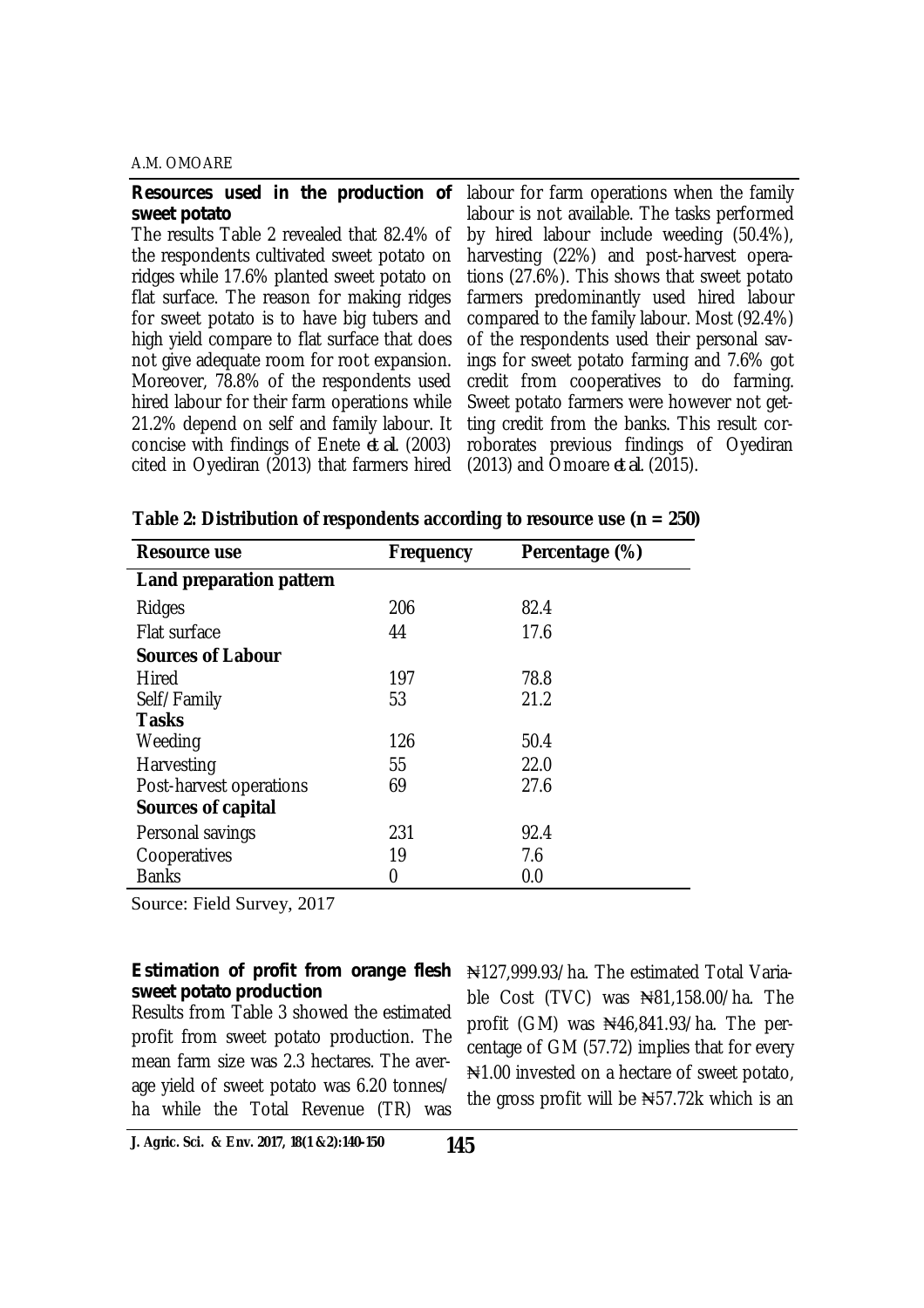## ANALYSIS OF PROFITABILITY OF ORANGE FLESH SWEET POTATO...

Sweet potato has been reported to have a 2001 and Kays, 2004).

indication of high profitability of sweet po-high yield potential, nutritional value, and tato production in Osun State, Nigeria. resistance to production stress (Ikwelle *et al.*,

## **Table 3: Estimation of profit for orange flesh sweet potato using Gross Margin method**

| <b>Items</b>                                      | Price $(*)$ |  |
|---------------------------------------------------|-------------|--|
| Revenue $(\frac{N}{n})$                           |             |  |
| Average yield (tonnes/ha)                         | 6.20        |  |
| Price (Ne/tonnes)                                 | 20,645.15   |  |
| Total revenue (TR) (N/ha)<br>Variable cost (N/ha) | 127,999.93  |  |
| Farm size(ha)                                     | 2.3         |  |
| Rent (for hired land)                             | 21,255.00   |  |
| Land preparation                                  | 15,000.00   |  |
| Labour                                            | 18,600.00   |  |
| Credit                                            | 0.00        |  |
| Fertilizer                                        | 7,093.00    |  |
| Agrochemicals                                     | 0.00        |  |
| Seed                                              | 13,030.00   |  |
| Transportation                                    | 6,180.00    |  |
| Total variable cost (TVC) (N)                     | 81,158.00   |  |
| Gross Margin (GM)=TR-TVC                          | 46,841.93   |  |
| %GM=GM/TVC x100/1                                 | (57.72)     |  |

Source: Field Survey, 2017.

# *production*

Findings from the study in Table 4 showed that inadequate finance was very serious constraints (83.2%) and ranked 1st. This constraint affected expansion of orange flesh sweet potato production into a medium to large scale therefore limiting sweet potato farmers' productivity and income. This result is in tandem with report of low consumer preference for sweet potato

**Constraints to orange flesh sweet potato** Oyediran (2013) that credit is very crucial for expansion of agriculture in Oyo State, Nigeria. Also, 80.4% of the respondents identified inadequate extension service support as 2<sup>nd</sup> most serious to sweet potato production. Majority (74%) of the respondents stated that inadequate market information on orange flesh sweet potato production was a serious problem while 73.2% reported that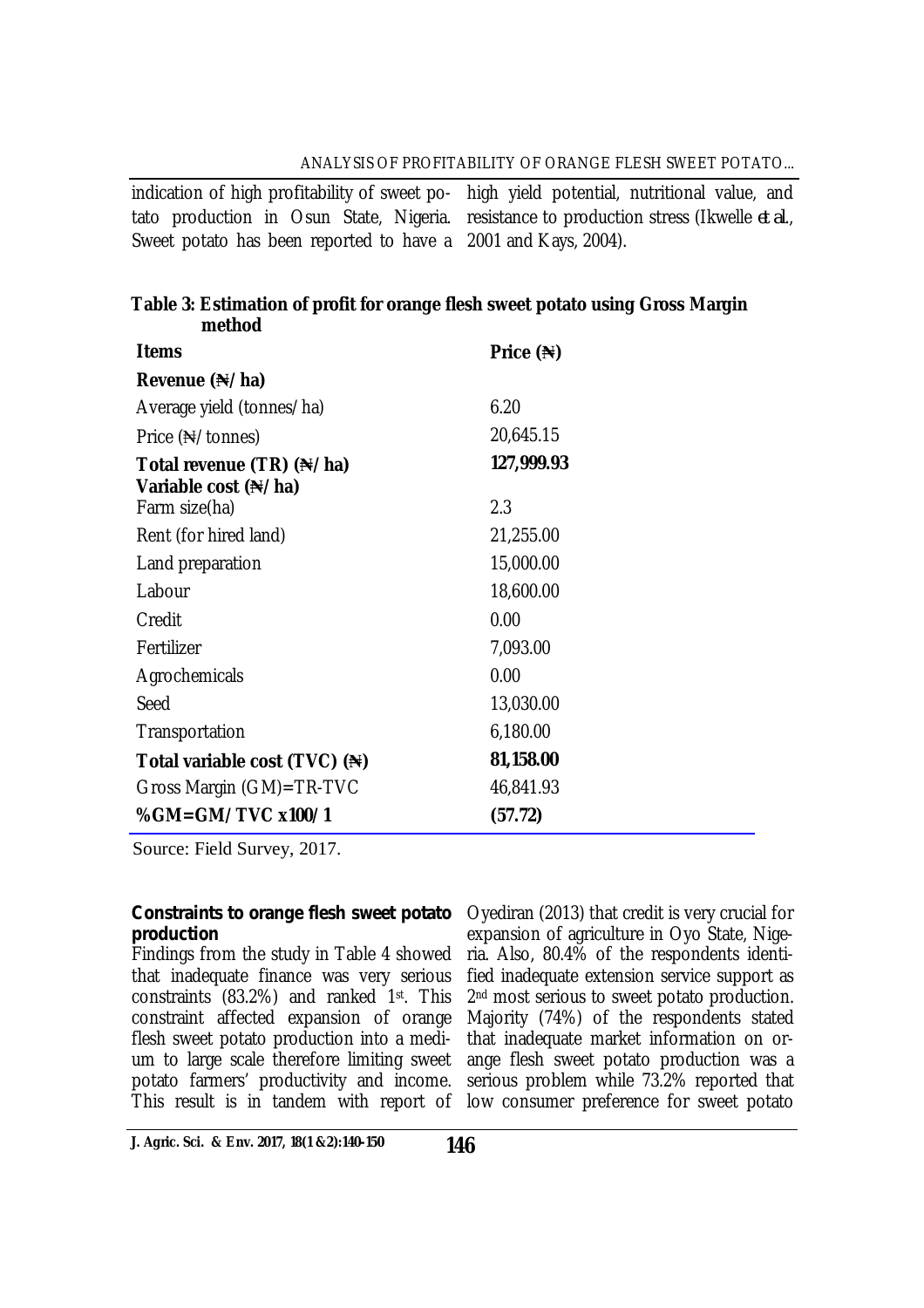affected its production. In a similar vein, it was found that non availability and accessibility of planting materials (70%), pest and diseases problems (68%) and high cost of farm labour were serious problems militating against orange flesh sweet potato pro-

duction in the study area. Findings from a study conducted in Offa Kwara State by Fawole (2007) revealed that orange flesh sweet potato farmers were confronted with pest and diseases and inadequate extension training.

| <b>Constraints</b>                                                            | <b>Very serious</b> | <b>Moderately</b><br>serious | <b>Not serious</b> | <b>Rank</b>     |
|-------------------------------------------------------------------------------|---------------------|------------------------------|--------------------|-----------------|
| Inadequate finance for orange<br>flesh sweet potato production                | 208(83.2)           | 30(12.0)                     | 12(4.8)            | 1st             |
| Inadequate extension service<br>support                                       | 201(80.4)           | 26(10.4)                     | 23(9.2)            | 2 <sub>nd</sub> |
| Inadequate market infor-<br>mation on orange flesh sweet<br>potato production | 185(74.0)           | 47(18.8)                     | 18(7.2)            | 3rd             |
| Low consumer preference for<br>orange flesh sweet potato                      | 183(73.2)           | 42(16.8)                     | 25(10.0)           | 4 <sup>th</sup> |
| Non availability and accessi-<br>bility of planting materials                 | 175(70.0)           | 44(17.6)                     | 31(12.4)           | 5 <sup>th</sup> |
| High cost of farm labour                                                      | 80(57.2)            | 52(20.8)                     | 28(11.2)           | 7th             |
| Pest and diseases problems                                                    | 78(68.0)            | 44(17.6)                     | 28(11.2)           | 6th             |

**Table 4: Distribution based on constraints to orange flesh sweet potato production (n = 250)**

Source: Field Survey, 2017. Values in parenthesis are in percentages

#### *Hypotheses testing*

### *Relationship between resource use and profit realized from orange flesh sweet potato production*

The coefficient of land was significant at 1% level of significance and positively signed (t =  $3.146$ , p = 0.001). The positive relationship implies that land had positive effect on the profitability of orange flesh sweet potato. Also, labour was significant at 1% level of significance but negatively signed (t =  $-3.105$ , p = 0.003). This means that the higher the cost of labour the lesser the profit that would be realized from the orange flesh sweet potato production. Ag-

rochemicals ( $t = 8.499$ ,  $p = 0.000$ ), and seeds  $(t = 3.928, p = 0.004)$  were positively significant at 1% level of significance. This indicates that quality of seeds and agrochemicals is very important in orange flesh sweet potato farming in order to get high productivity and profit. It can be inferred that land, labour, agrochemicals and seeds influence the profitability in orange flesh sweet production. Meanwhile, credit was not significant. This is because respondents did not have access to credits from financial institutions rather they relied on personal savings. The co-efficient of R<sup>2</sup> indicated that 63.1% of the variation in orange flesh sweet potato profit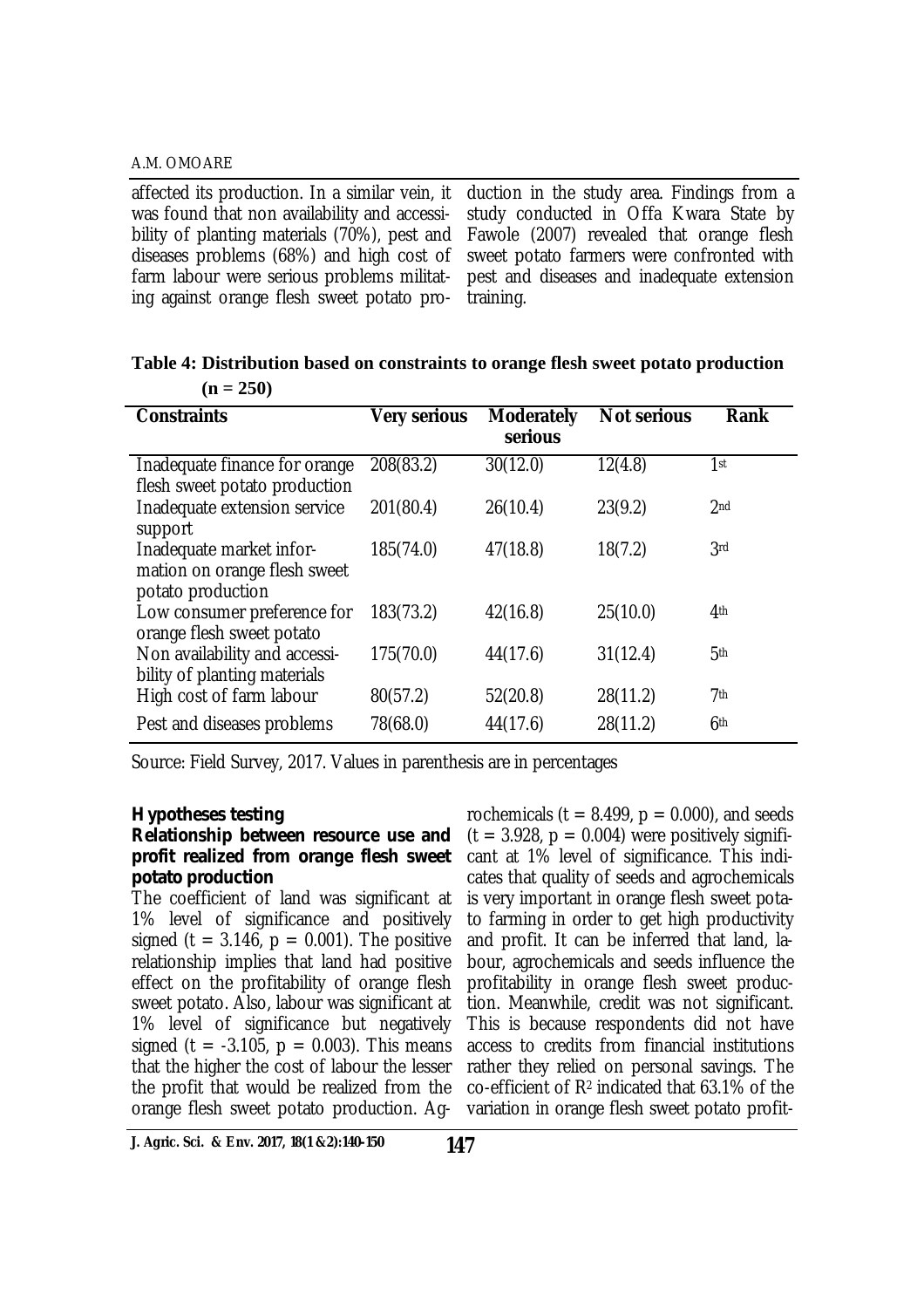ability was as a result of explanatory variables used in the model. The significant Fstatistic affirmed that the null hypothesis  $(H<sub>01</sub>)$  in the sample remained rejected at 1% level of significance. That is, alternate hypothesis (Ha1) that "*there is significant relationship between resource use and profit realized from orange flesh sweet potato production*" is accepted.

| <b>Resource use</b> | <b>Unstandardized Coeffi-</b><br>cient |                   | <b>Standardized</b><br><b>Coefficient</b> | t        | <b>Significance</b> |
|---------------------|----------------------------------------|-------------------|-------------------------------------------|----------|---------------------|
|                     | β                                      | <b>Std. Error</b> | <b>Beta</b>                               |          |                     |
| Constant            | 18.92                                  | 0.75              |                                           | 25.41    | 0.000               |
| Land                | 0.129                                  | 0.041             | 0.109                                     | 3.146    | 0.001               |
| Labour              | $-1.288$                               | 0.415             | 0.311                                     | $-3.105$ | $0.003*$            |
| Agrochemicals       | 0.815                                  | 0.096             | 0.029                                     | 8.499    | $0.000*$            |
| Seeds               | 0.666                                  | 0.170             | 0.545                                     | 3.928    | $0.004*$            |
| Credit              | 0.099                                  | 0.063             | 0.183                                     | 1.571    | 0.120 NS            |
|                     |                                        |                   |                                           |          |                     |
| $F -$ statistics    | 46.23                                  |                   |                                           |          |                     |
| R <sup>2</sup>      | 63.10                                  |                   |                                           |          |                     |
| Adjusted R          | 62.09                                  |                   |                                           |          |                     |
| Durbin-Watson       | 0.22                                   |                   |                                           |          |                     |
| Prob(F-Statistics)  | 0.000                                  |                   |                                           |          |                     |

| Table 5: Linear regression of relationship between resource use and profit realized |  |
|-------------------------------------------------------------------------------------|--|
| from orange flesh sweet potato production                                           |  |

Source: Field Survey, 2017. \*= Significant at 0.01 level; NS = Not-significant at 0.05 level

## *Relationship between constraints faced by the respondents and profit realized from orange flesh sweet potato production*

Results of correlation in Table 6 showed that there is an inverse but significant relationship between constraints faced by the respondents and profit realized from orange flesh sweet potato production  $(r = -0.72, p$  $= 0.01$ ) at  $p < 0.05$  level of significance.

The implication for the study is that the more severe the constraints the lesser the profit realized, that is, for every 1% increase in constraints there would be 72% reduction in profit to be realized by the orange flesh sweet potato farmers. Hence, the null hypothesis that "*there are no significant relationships between constraints faced by the respondents and profit realized from orange flesh sweet potato production*" is rejected.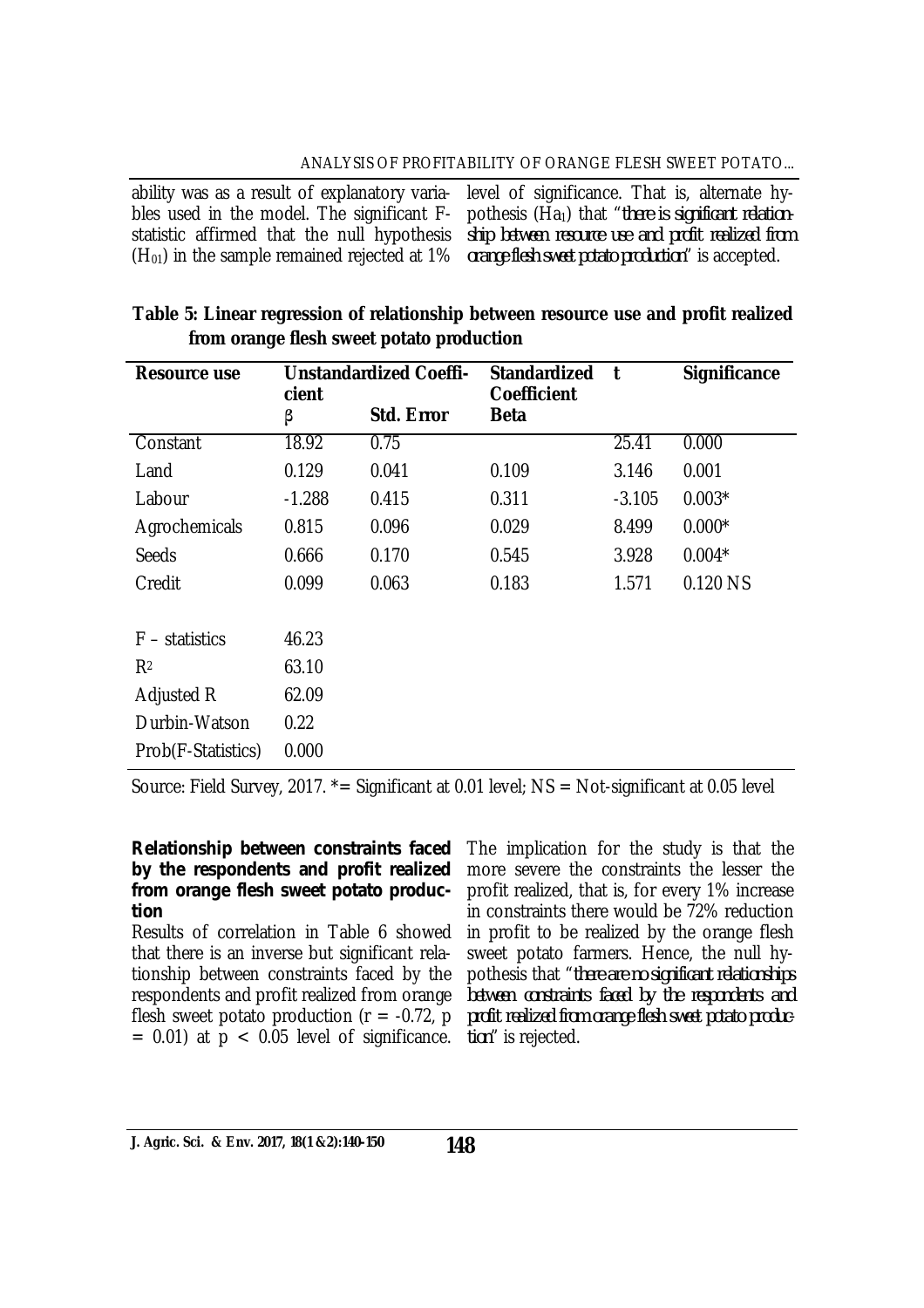**Table 6: Relationship between constraints faced by the respondents and profit realized from sweet potato production**

| <b>Variables</b> |     | p-value | <b>Decision</b> |
|------------------|-----|---------|-----------------|
| Constraints      | ר ה | 0.01    | w               |

Source: Field Survey, 2017

S - Significant at p < 0.05 level of significance

## **CONCLUSION**

This study established that the respondents were agile, active and experienced in orange flesh sweet potato production. Orange flesh sweet potato was predominantly cultivated on ridges with an average yield of 6.20 tonnes/ha. Orange flesh sweet potato is profitable with estimated profit of about ₦46,841.93/ha. Land, labour, agrochemicals, and seeds had positive effect on profit realized from orange flesh sweet potato production. However, inadequate finance, poor extension service support, and inadequate market information were most serious constraints to orange flesh sweet potato production.

## **RECOMMENDATIONS**

Based on the findings of this study, the following recommendations are hereby suggested:

- i. Orange flesh sweet potato farmers should optimally use production factors (land, seeds, fertilizers and labour) to enhance productivity and profit.
- ii. Cultivation of orange flesh sweet potato on ridges should be encouraged among the farmers in order to increase and sustain high yield.
- iii. Orange flesh sweet potato farmers should form themselves to cooperatives to be able to access bank loans instead of relying personal savings.

iv. effective and efficient extension teach-

ing/training should be regularly organized for the orange flesh sweet potato farmers to improve their farming skills.

## **REFERENCES**

**Abiona, B. G.** 2010. Comparative Analysis of integrated and Non-Integrated Fish Farming in Ogun State, Nigeria. Unpublished Ph.D. Thesis, Department of Agricultural Extension & Rural Development, Federal University of Agriculture Abeokuta.

**Bengie, P. G.** 2005. Sweet potato contains anti-aging nutrients. <http://> [www.still.dost.gov.ph/sntpost/frames/](http://www.still.dost.gov.ph/sntpost/frames/) jantomar05/pg31-sweet-potato.

**Egeonu, I. N.** 2004. Characterizations of 35 sweet potato (*Ipomoea batatas) (L) Lam*) accessions in south Western Nigeria. MSc. Project Report. Department of Agronomy, University of Ibadan, 72pp.

**Ezeta, F**. 2002. Competitive potato production in developing countries. Sino-ASEAN Potato Workshop. Beijing.

**Fawole, O. P.** 2007. Constraints to Production, Processing and Marketing of Sweet Potato in Selected Communities in Offa Local Government Area of Kwara State, Nigeria. *Journal of Human Ecology,* 22(1): 23-25.

**Fuglie, K.** 2003. Economic prospects for root and tuber crop utilization for starch and

**J. Agric. Sci. & Env. 2017, 18(1 &2):140-150**